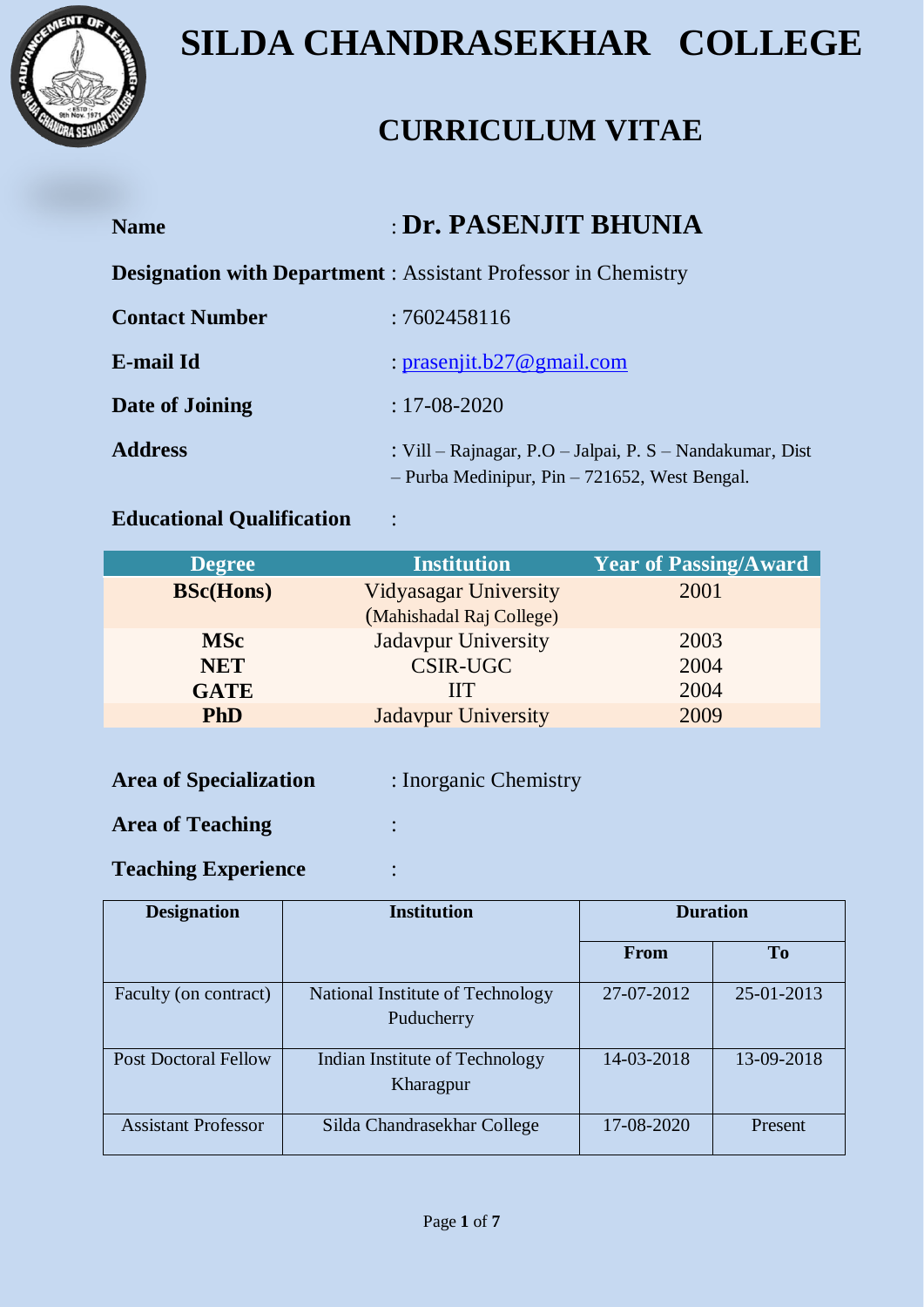

| <b>Participation in Administrative/Academic Activities</b> | $\therefore$ Nil |
|------------------------------------------------------------|------------------|
| Conference/Seminar/Workshop organised                      | $\therefore$ Nil |

#### **Research Experience**:

| <b>Institution</b>                                                                       | <b>Designation</b>          | <b>Duration</b> |                  | <b>Responsibility</b>    |
|------------------------------------------------------------------------------------------|-----------------------------|-----------------|------------------|--------------------------|
|                                                                                          |                             | <b>From</b>     | T <sub>o</sub>   |                          |
| of<br>Chemical<br>Department<br>Engineering, Indian Institute<br>of Technology Kharagpur | <b>Post Doctoral Fellow</b> | 14-03-2016      | $13-03-$<br>2019 | Research and<br>Teaching |
| of<br>Chemistry,<br>Department<br>Indian Institute of Technology<br>Kharagpur            | <b>Research Associate</b>   | 08-08-2013      | $31-01-$<br>2015 | Research                 |
| of<br>Chemistry,<br>Department<br>Sungkyunkwan<br>University,<br>Suwon, South Korea      | <b>Post Doctoral Fellow</b> | 21-04-2010      | $25-07-$<br>2012 | Research and<br>Teaching |
| Chemistry,<br>of<br>Department<br>National Taiwan University,<br>Taiwan                  | <b>Post Doctoral Fellow</b> | 10-09-2009      | $23-02-$<br>2010 | Research                 |

**Research Interest** : Coordination Chemistry, Material Science, Graphene/ Graphene Oxide Chemistry, Photochemistry, Photoelectrochemistry, Electrochemistry, Nanotechnology.

#### **List of Patents**:

| <b>Sl. No.</b> | <b>Inventors</b>                        | <b>Title</b>           | <b>Patent</b>            |
|----------------|-----------------------------------------|------------------------|--------------------------|
|                |                                         |                        | <b>Application No.</b>   |
|                | Prasenjit Bhunia,                       | Sunscreen Composition. | <b>US</b>                |
|                | Amitava Pramanik                        |                        | 2008/0050323A1           |
|                | <b>Srinivas</b><br>and<br>Gopalon Raman |                        | <b>February 28, 2008</b> |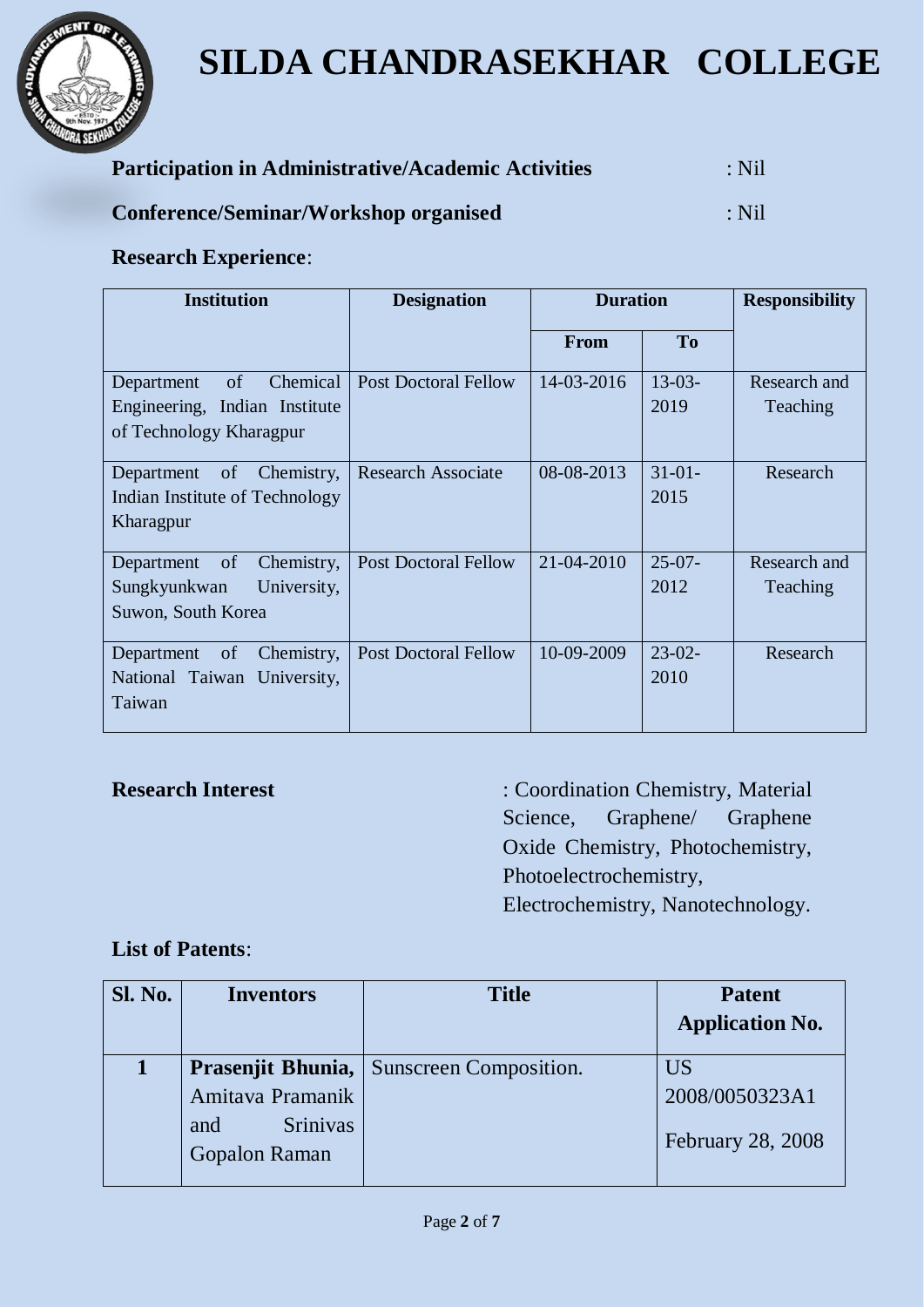

 **List of Patents**:

**CNT**  $\boldsymbol{0}$ 

| Sl. No.                 | <b>Inventors</b>                                             | <b>Title</b>                                                                                                                                                                                                                                                                                                                                                      | <b>Patent</b>                                         |
|-------------------------|--------------------------------------------------------------|-------------------------------------------------------------------------------------------------------------------------------------------------------------------------------------------------------------------------------------------------------------------------------------------------------------------------------------------------------------------|-------------------------------------------------------|
|                         |                                                              |                                                                                                                                                                                                                                                                                                                                                                   | <b>Application No.</b>                                |
| $\overline{2}$          | Prasenjit Bhunia<br>Hyoyoung<br>and<br>Lee                   | Containing<br>Composite<br>Iron<br>Component<br>Supported<br>on<br>Graphene, Preparing Method of<br>the same, and Uses of the<br>same.                                                                                                                                                                                                                            | US  <br>2013/0105400<br>A <sub>1</sub><br>May 2, 2013 |
| 3                       | Prasenjit Bhunia,                                            | Efficient and industrial sale                                                                                                                                                                                                                                                                                                                                     | 201731033688                                          |
|                         | Monish<br>Kumar<br>and Sirshendu De                          | purification of Graphene Oxide<br>by diafiltration.                                                                                                                                                                                                                                                                                                               | October, 2017                                         |
| $\overline{\mathbf{4}}$ | Pinakpani Biswas,                                            | A new integrated process for                                                                                                                                                                                                                                                                                                                                      | 201931002637                                          |
|                         | Supriya<br>Sarkar,<br>Priyanka<br>Saha,<br>Prasenjit Bhunia, | removal of total and free<br>cyanide from coke plant<br>wastewater.                                                                                                                                                                                                                                                                                               | <b>July</b> , 2019                                    |
|                         | Sirshendu De                                                 | $\triangleright$ Completion of pilot<br>plant trial in TATA<br><b>Steel</b><br>Ltd.,<br>Jamshedpur.<br>$\triangleright$ Full scale plant under<br><b>TATA</b><br>in<br>process<br>Steel_BSL, Angul and<br>expected to inaugurate<br>in Nov' 2020.<br>$\triangleright$ Full scale plant TATA<br>Kolinganagar,<br><b>Steel</b><br>Odisha going to start<br>shortly. |                                                       |
| 5                       | Pinakpani Biswas,                                            | A process for decomposing<br><b>Prasenjit Bhunia,   metal cyanide complex from an</b>                                                                                                                                                                                                                                                                             | 20203101956                                           |
|                         | Priyanka<br>Saha,                                            | effluent of steel industry. (a                                                                                                                                                                                                                                                                                                                                    | <b>March</b> , 2020                                   |
|                         | Supriya<br>Sarkar,<br>Saroj Banerjee                         | part of patent 4)                                                                                                                                                                                                                                                                                                                                                 |                                                       |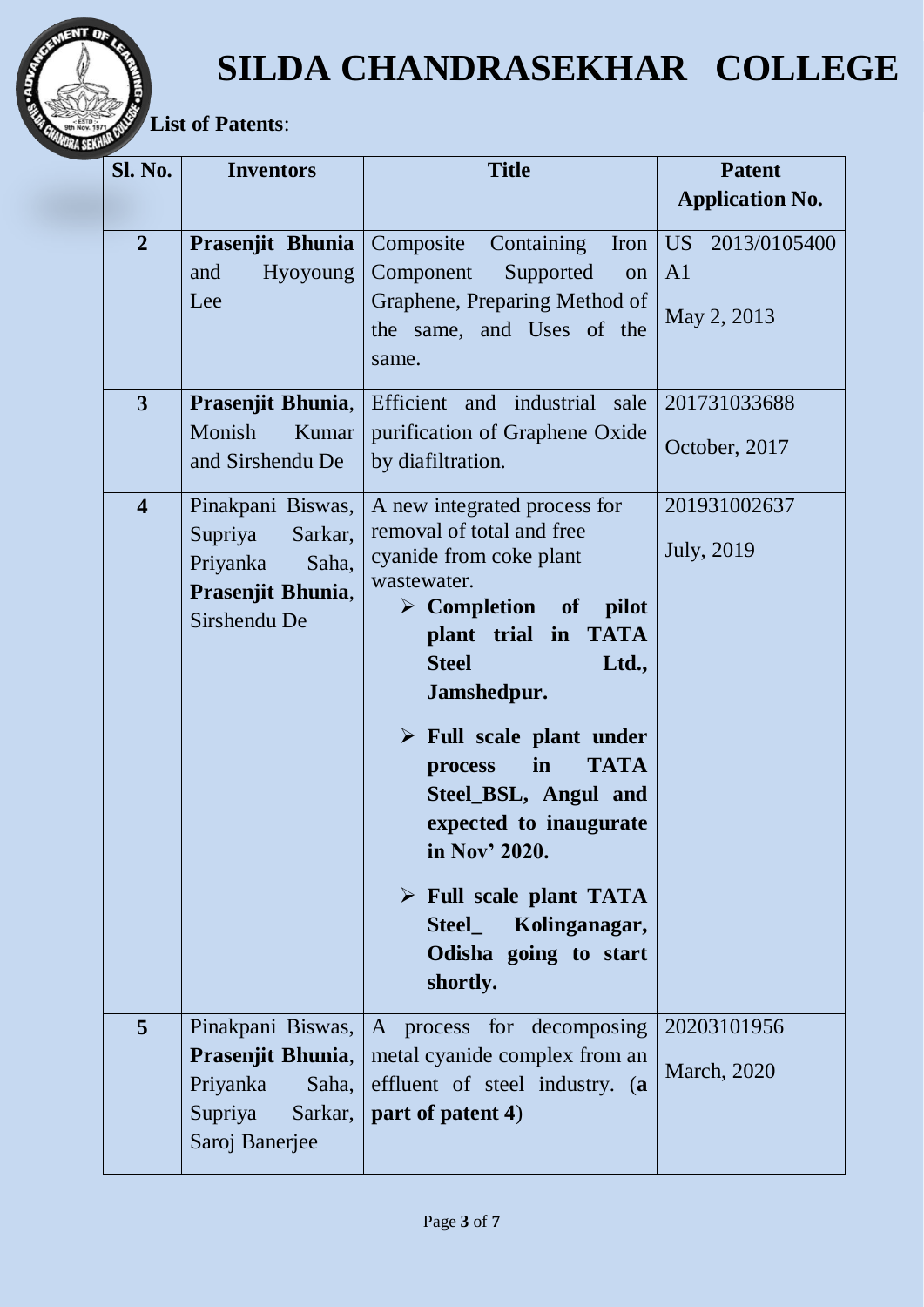

#### **List of research publications in national/international journals (Selected)**:

- **1. Prasenjit Bhunia**, Pinakpani Biswas, Priyanka Saha, Supriya Sarkar, Harse Chandel and Sirshendu De, "In situ photodecyanation of steel industry waste water in a pilot scale" *Environmental Science and Pollution Research*, 2020, **27**, 33226. (I. F. 3.00)
- **2. Prasenjit Bhunia**, Monish Kumar, Sirshendu De, "Rapid and efficient removal of ionic impurities from graphene oxide through hollow fiber diafiltration" *Separation and Purification Technology*, 2019, **209**, 103. (I. F. 5.77)
- **3.** Raka Mukherjee, **Prasenjit Bhunia**, Sirshendu De, "Nanofiltration range desalination by high flux graphene oxide impregnated ultra filtration hollow fiber mixed matrix membrane", *Journal of Cleaner Production,* 2019, **213**, 393. (I.F. 7.24)
- **4.** Raka Mukherjee, **Prasenjit Bhunia** and Sirshendu De, ["Long term](https://www.sciencedirect.com/science/article/pii/S0376738818314431)  [filtration modeling and scaling up of mixed matrix ultra filtration hollow](https://www.sciencedirect.com/science/article/pii/S0376738818314431)  [fiber membrane: a case study of chromium \(VI\) removal"](https://www.sciencedirect.com/science/article/pii/S0376738818314431) *Journal of Membrane Science*, 2018, **570**, 204. (I. F. 7.18)
- **5. Prasenjit Bhunia**, Somak Chatterjee, Pritam Rudra, Sishendu De, "Chelating polyacrylonitrile beads for removal of lead and cadmium from waste water" *Separation and Purification Technology*, 2018, **193**, 202. (I. F. 5.77)
- **6.** Raka Mukherjee, **Prasenjit Bhunia**, Sirshendu De, "Impact of graphene oxide on removal of heavy metals using mixed matrix membrane" *Chemical Engineering Journal*, 2016, 292, 284. (I. F. 10.65)
- **7.** Sourav Bag, Arpan Samanta, **Prasenjit Bhunia**, C Retna Raj, "Rational functionalization of reduced graphene oxide with imidazolium-based ionic liquid for supercapacitor application" *International Journal of Hydrogen Energy*, 2016, **41**, 22134. (I.F. 4.49)
- **8.** Raj Kumar Bera, **Prasenjit Bhunia**, Sukanta Chakrabartty, and C. Retna Raj, "Visible Light-Driven Production of Poly(a-terthiophene)–Au Nanoparticle Functional Hybrid Material" *ChemNanoMat*, 2015, **1**, 586. (I. F. 3.38)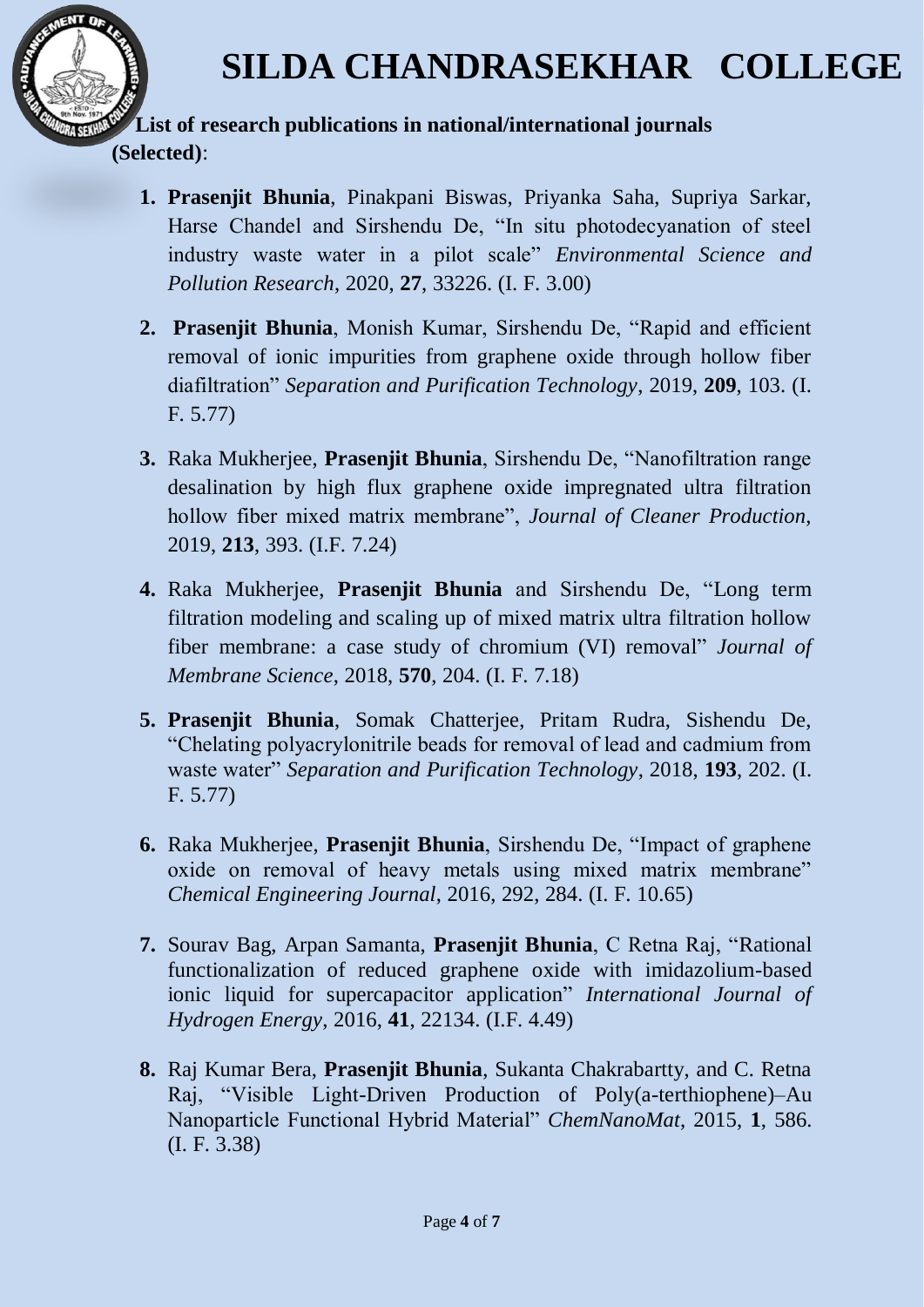

- **9. Prasenjit Bhunia**, Giyoun Kim, Chul Baik, Hyoyoung Lee, "A strategically designed porous iron/iron oxide matrix on graphene for heavy metal ion adsorption", *Chemical Communication.*, 2012, **48**, 9888. (I. F. 6.290)
- **10.Prasenjit Bhunia**, Eunhee Hwang, Yeoheung Yoon, Eunkyo Lee, Sohyeon Seo, Hyoyoung Lee, "Synthesis of Highly n-Type Graphene Using Ionic Liquid", *Chemistry A European Journal,* 2012, 18, 12207. (I. F. 5.91)
- **11.**Surajit Some, **Prasenjit Bhunia**, Eunhee Hwang, Keunsik Lee, Yeoheung Yoon, Sohyeon Seo, Hyoyoung Lee, "Can Widely Used Hydrazine Produce n-Type Graphene?" *Chemistry A European Journal,* 2012, 18, 7665. (I. F. 5.91 )
- **12.Prasenjit Bhunia**, Eunhee Hwang, Misook Min, Junghyun Lee, Sohyeon Seo, Surajit Some, Hyoyoung Lee, "A Non-Volatile Memory Device Consisting of Graphene Oxide Covalently Functionalized with Ionic Liquid", *Chemical Communication*, 2012, 48, 913. (I. F. 6.290)
- **13.P. Bhunia**, D. Banerjee, P. Dutta, A. M. Z. Slawin, P. Raghavaiah, J. Ribas, C. Sinha, "Copper-Azide-Thioarylazoimidazoles – Structure, Spectra, Redox Properties, Magnetism and Theoretical Interpretation", *European Journal of Inorganic Chemistry,* 2010, 311. (I. F. 3.04)
- **14.**[Prasun Bandyopadhyay,](http://lib.bioinfo.pl/auth:Bandyopadhyay,P) **Prasenjit Bhunia**, ["Synthesis and](http://lib.bioinfo.pl/pmid:17284355)  [characterization of hexa-tailed cryptand based amphiphiles: Spontaneous](http://lib.bioinfo.pl/pmid:17284355)  [formation of giant vesicular microcapsule with efficient and long-term](http://lib.bioinfo.pl/pmid:17284355)  [dye encapsulation"](http://lib.bioinfo.pl/pmid:17284355), *Colloids and Surfaces B: Biointerfaces,* 2007, 58, 14. (I. F. 4.04)
- **15.P. Bhunia**, U. S. Ray, J. Cheng, T. –H. Lu, C. Sinha, "Nickel(II)- Azido/Thiocyanato complexes of 1-alkyl-2-(naphthylazo)imidazole", *Polyhedron*, 2008, 27, 3191. (I. F. 2.06)

#### **List of Book Chapters:**

**1. Book Title**: Progress and Recent Trends in Microbial Fuel Cells

**Publisher:** Elsevier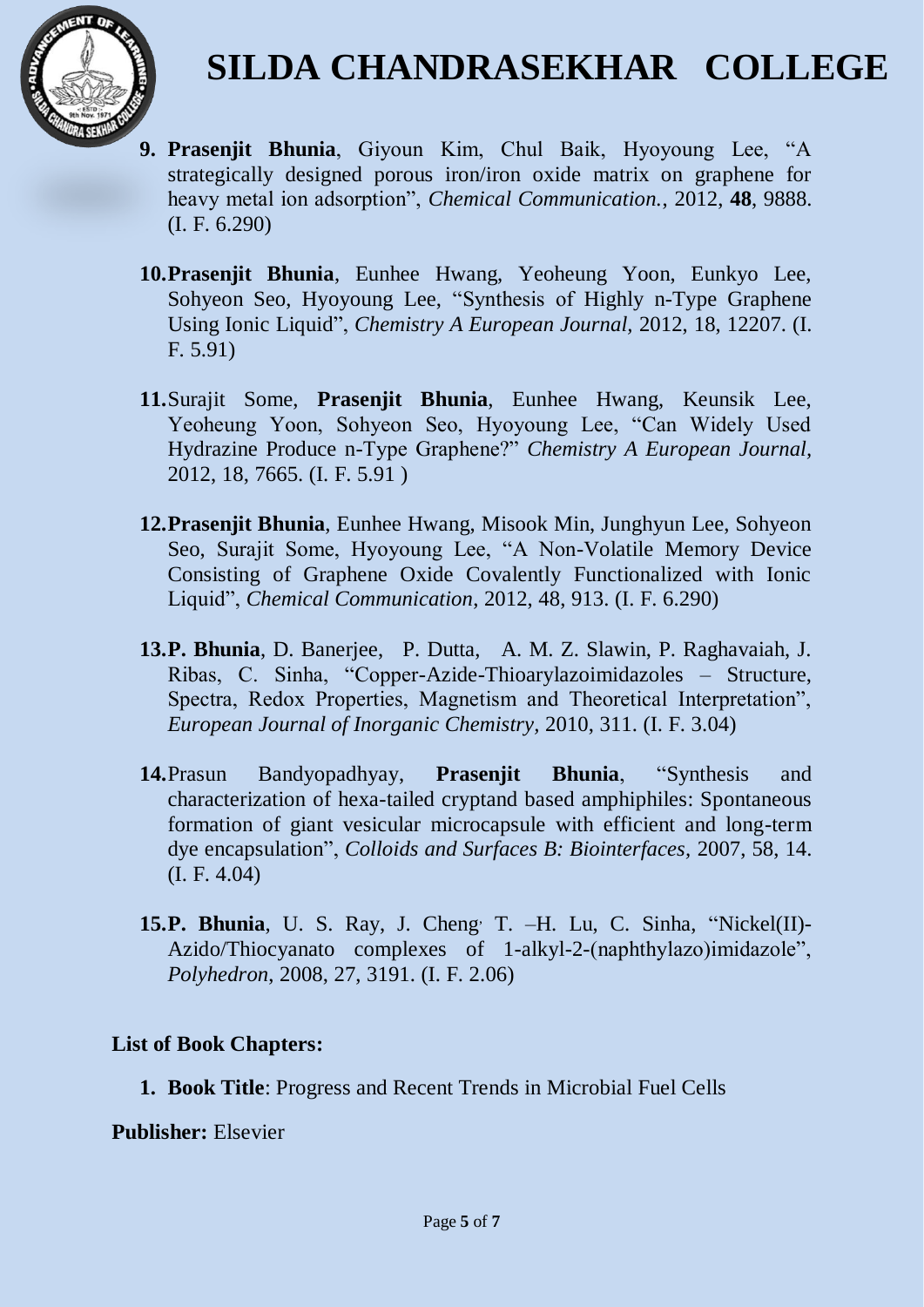

**Chapter 16 (Invited) –** Biochemistry and Electrochemistry at the Electrodes of Microbial Fuel Cells (2018), **Prasenjit Bhunia**, Kingshuk Dutta, pp 327 – 345.

doi.org/10.1016/B978-0-444-64017-8.00016-6

**2. Book Title**: Progress and Recent Trends in Microbial Fuel Cells

**Publisher:** Elsevier

MENT OF

**Chapter 6 –** Bipolar Membranes for Microbial Fuel Cells (2018), Kingshuk Dutta, Patit Paban Kundu, **Prasenjit Bhunia**, pp 87 – 94.

doi.org/10.1016/B978-0-444-64017-8.00006-3

3. **Book Title**: Green Photocatalysts for Energy and Environment Process

**Publisher:** Springer Nature

**Chapter 2** – [Photocatalysts and photoelectrocatalysts in fuel cells and photofuel](javascript:void(0))  [cells](javascript:void(0)) (2019), **Prasenjit Bhunia,** Dr. Kingshuk Dutta, pp 19 – 55.

4. **Book Title**: New Technologies for Electrochemical Applications.

**Publisher**: CRC Press

**Chapter 9** – Electrocatalysts for Wastewater Treatment (2020), **Prasenjit Bhunia,** Kingshuk Dutta, Abdul Kader, Sanjay K. Nayak, pp 153 – 168.

5. **Book Title**: Direct Methanol Fuel Cell Technology

**Publisher**: Elsevier

**Chapter 15** – Electrochemistry, Reaction Mechanisms and Reaction Kinetics in Direct Methanol Fuel Cells (2020), **Prasenjit Bhunia**, Kingshuk Dutta, M. Abdul Kader, pp 443 – 494.

6. **Book Title**: Encyclopedia in Electrochemistry. Section Fuel Cells.

**Publisher**: Wiley

**Chapter XX** – Electrochemistry in Direct Methanol Fuel Cells (2020), **Prasenjit Bhunia**, Kingshuk Dutta, pp XX (Submitted)